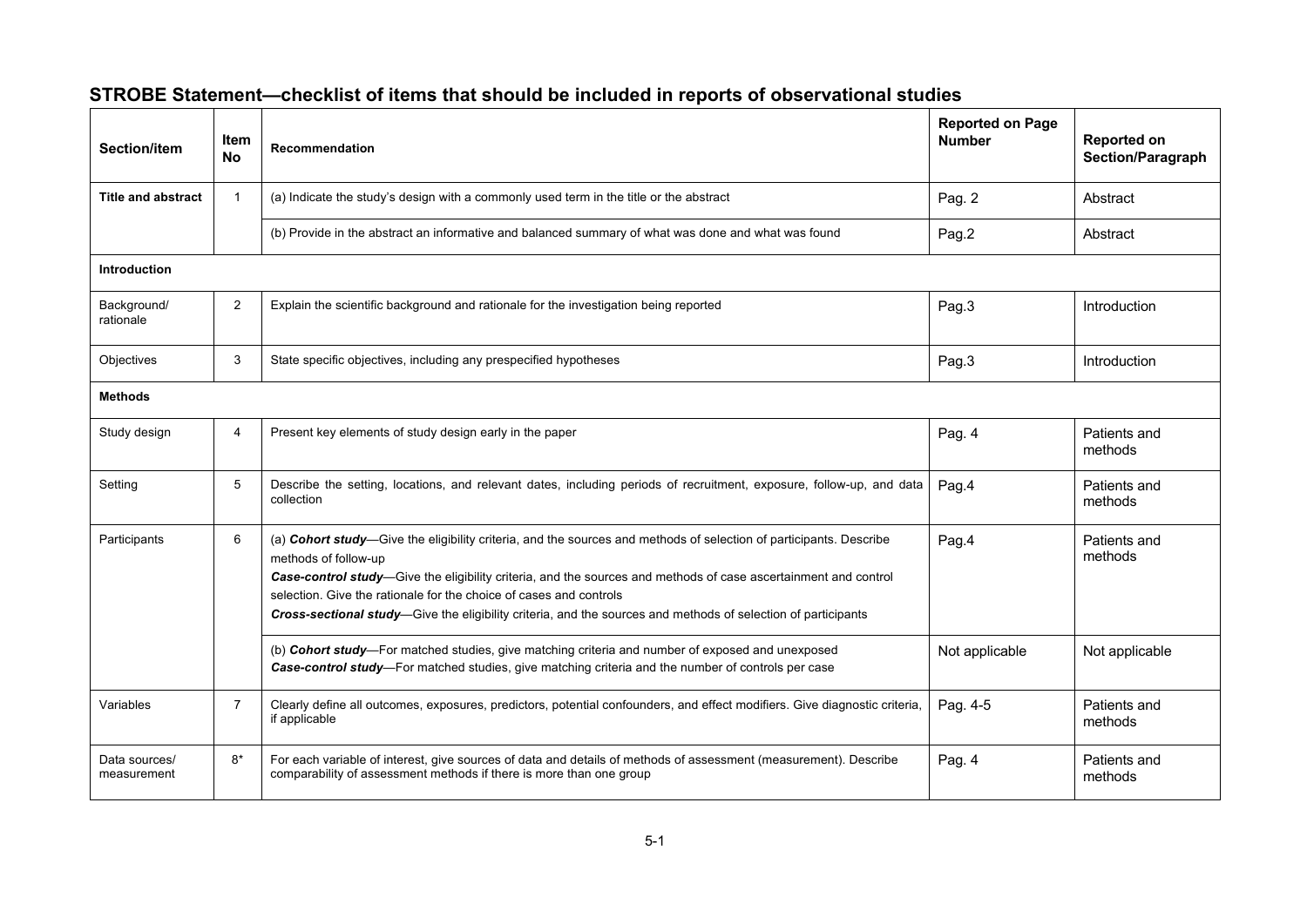| Bias                      |    | Describe any efforts to address potential sources of bias                                                                       | Not applicable | Not applicable          |
|---------------------------|----|---------------------------------------------------------------------------------------------------------------------------------|----------------|-------------------------|
| Study size                | 10 | Explain how the study size was arrived at                                                                                       | Pag. 4         | Patients and<br>methods |
| Quantitative<br>variables |    | Explain how quantitative variables were handled in the analyses. If applicable, describe which groupings were chosen<br>and why | Pag.5          | Patients and<br>methods |

| Statistical<br>methods | 12    | (a) Describe all statistical methods, including those used to control for confounding                                                                                                                                                                                                     | Pag.5          | Patients and<br>methods |
|------------------------|-------|-------------------------------------------------------------------------------------------------------------------------------------------------------------------------------------------------------------------------------------------------------------------------------------------|----------------|-------------------------|
|                        |       | (b) Describe any methods used to examine subgroups and interactions                                                                                                                                                                                                                       | Not applicable | Not applicable          |
|                        |       | (c) Explain how missing data were addressed                                                                                                                                                                                                                                               | Not applicable | Not applicable          |
|                        |       | (d) <b>Cohort study</b> —If applicable, explain how loss to follow-up was addressed<br>Case-control study—If applicable, explain how matching of cases and controls was addressed<br>Cross-sectional study—If applicable, describe analytical methods taking account of sampling strategy | Not applicable | Not applicable          |
|                        |       | (e) Describe any sensitivity analyses                                                                                                                                                                                                                                                     | Not applicable | Not applicable          |
| <b>Results</b>         |       |                                                                                                                                                                                                                                                                                           |                |                         |
| Participants           | $13*$ | (a) Report numbers of individuals at each stage of study—eg numbers potentially eligible, examined for eligibility,<br>confirmed eligible, included in the study, completing follow-up, and analysed                                                                                      | Pag.5          | Results                 |
|                        |       | (b) Give reasons for non-participation at each stage                                                                                                                                                                                                                                      | Not applicable | Not applicable          |
|                        |       | (c) Consider use of a flow diagram                                                                                                                                                                                                                                                        | Pag.5; fig.2   | <b>Results</b>          |
| Descriptive data       | $14*$ | (a) Give characteristics of study participants (eg demographic, clinical, social) and information on exposures and<br>potential confounders                                                                                                                                               | Pag.5          | Results                 |
|                        |       | (b) Indicate number of participants with missing data for each variable of interest                                                                                                                                                                                                       | Not applicable | Not applicable          |
|                        |       | (c) Cohort study-Summarise follow-up time (eg, average and total amount)                                                                                                                                                                                                                  | Pag.6          | Results                 |
| Outcome data           | $15*$ | <b>Cohort study</b> —Report numbers of outcome events or summary measures over time                                                                                                                                                                                                       | Pag.6          | Results                 |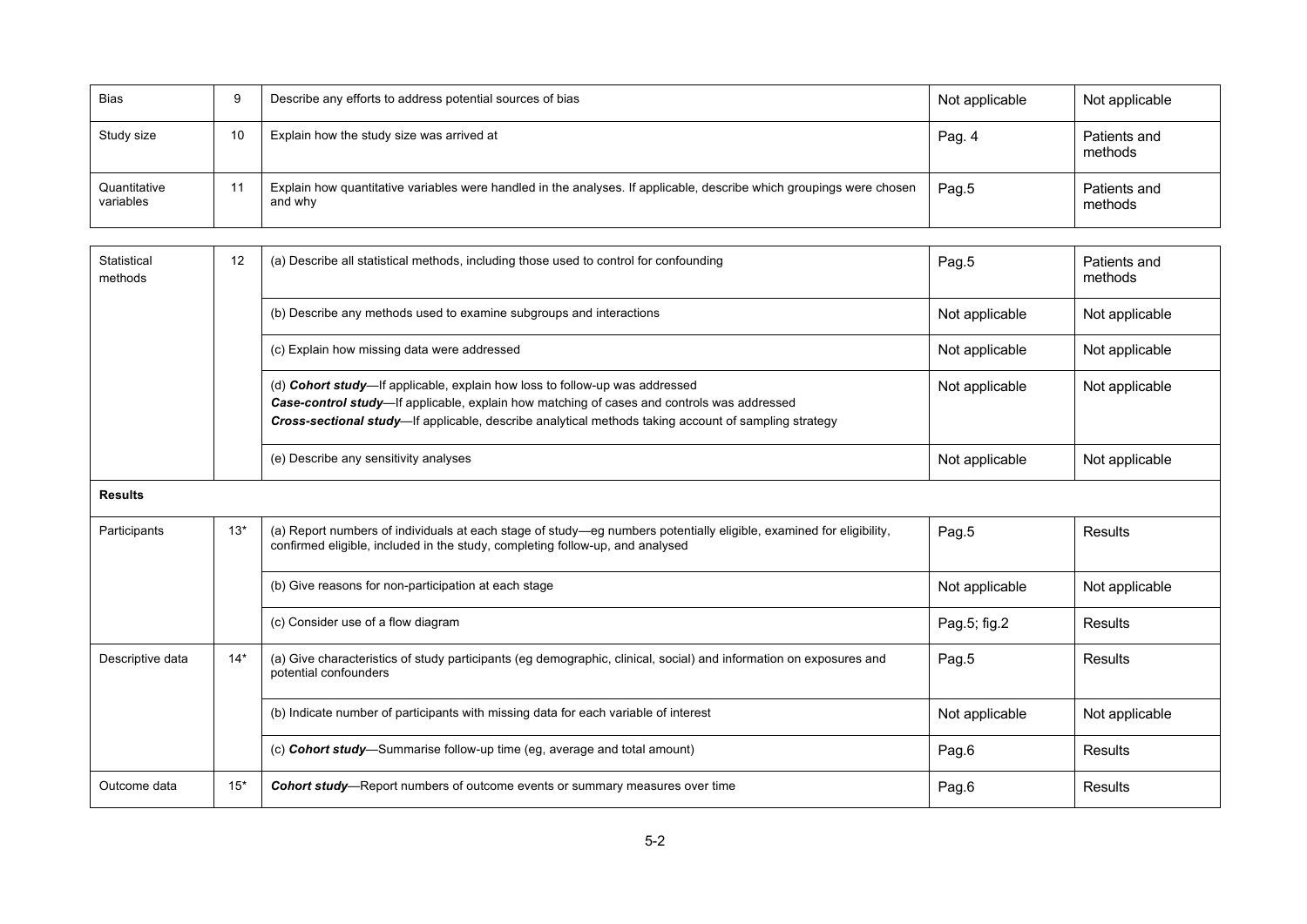|                          |    | Case-control study-Report numbers in each exposure category, or summary measures of exposure                                                                                                                    | Not applicable | Not applicable    |
|--------------------------|----|-----------------------------------------------------------------------------------------------------------------------------------------------------------------------------------------------------------------|----------------|-------------------|
|                          |    | <b>Cross-sectional study</b> —Report numbers of outcome events or summary measures                                                                                                                              | Not applicable | Not applicable    |
| Main results             | 16 | (a) Give unadjusted estimates and, if applicable, confounder-adjusted estimates and their precision (eg, 95%<br>confidence interval). Make clear which confounders were adjusted for and why they were included | Not applicable | Not applicable    |
|                          |    | (b) Report category boundaries when continuous variables were categorized                                                                                                                                       | Pag.5-6        | Results           |
|                          |    | (c) If relevant, consider translating estimates of relative risk into absolute risk for a meaningful time period                                                                                                | Not applicable | Not applicable    |
| Other analyses           | 17 | Report other analyses done—eg analyses of subgroups and interactions, and sensitivity analyses                                                                                                                  | Not applicable | Not applicable    |
| <b>Discussion</b>        |    |                                                                                                                                                                                                                 |                |                   |
| Key results              | 18 | Summarise key results with reference to study objectives                                                                                                                                                        | Pag.8          | Discussion        |
| Limitations              | 19 | Discuss limitations of the study, taking into account sources of potential bias or imprecision. Discuss both direction<br>and magnitude of any potential bias                                                   | Pag. 7         | Discussion        |
| Interpretation           | 20 | Give a cautious overall interpretation of results considering objectives, limitations, multiplicity of analyses, results from<br>similar studies, and other relevant evidence                                   | Pag.7          | Discussion        |
| Generalisability         | 21 | Discuss the generalisability (external validity) of the study results                                                                                                                                           | Pag. 6-7       | <b>Discussion</b> |
| <b>Other information</b> |    |                                                                                                                                                                                                                 |                |                   |
| Funding                  | 22 | Give the source of funding and the role of the funders for the present study and, if applicable, for the original study on<br>which the present article is based                                                | Not applicable | Not applicable    |

\*Give information separately for cases and controls in case-control studies and, if applicable, for exposed and unexposed groups in cohort and cross-sectional studies.

**Note:** An Explanation and Elaboration article discusses each checklist item and gives methodological background and published examples of transparent reporting. The STROBE checklist is best used in conjunction with this article (freely available on the Web sites of PLoS Medicine at http://www.plosmedicine.org/, Annals of Internal Medicine at http://www. annals.org/, and Epidemiology at http://www.epidem.com/). Information on the STROBE Initiative is available at www.strobe-statement.org.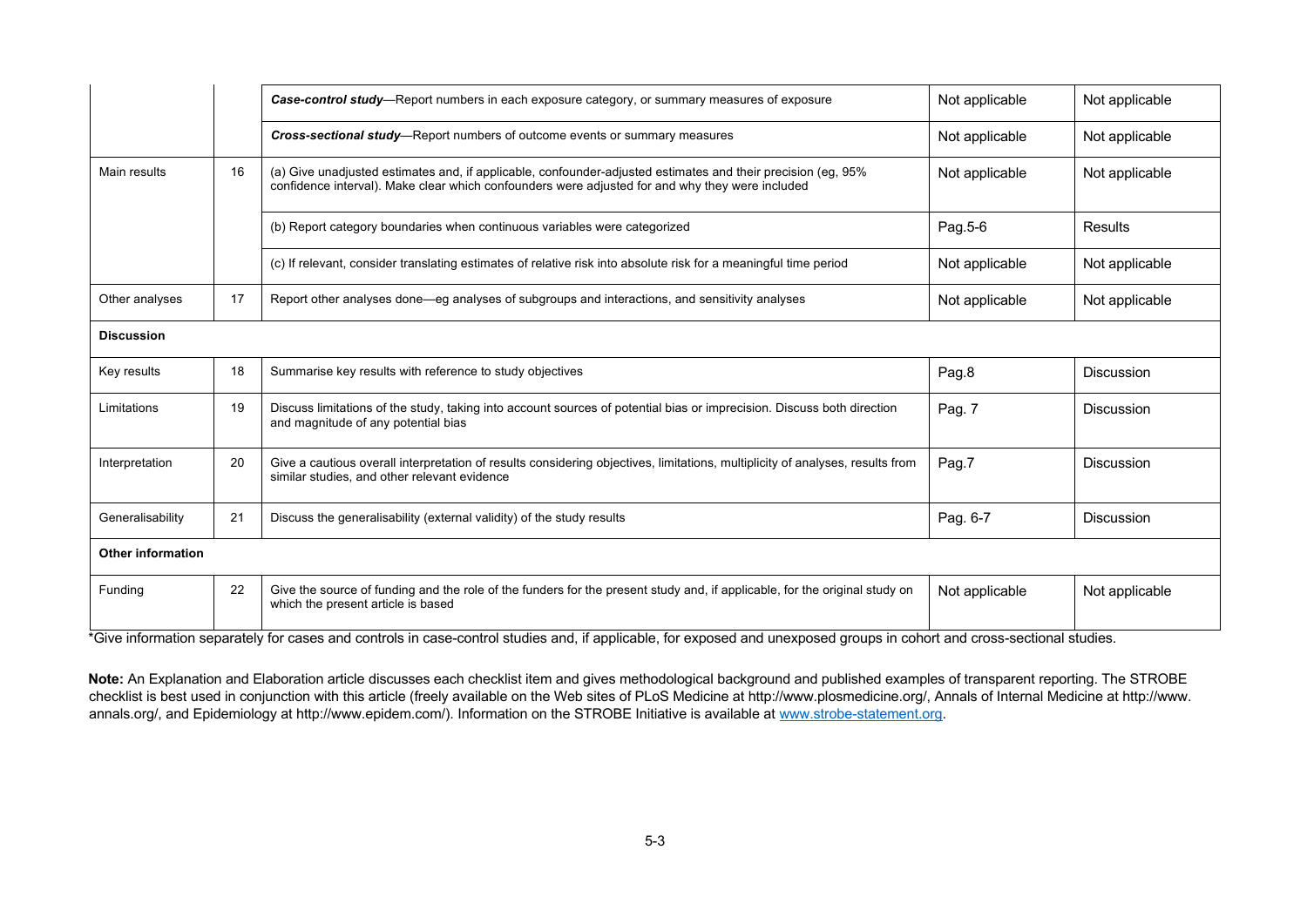Article information: https://dx.doi.org/10.21037/ales-21-30

\*As the checklist was provided upon initial submission, the page number/line number reported may be changed due to copyediting and may not be referable in the published version. In this case, the section/paragraph may be used as an alternative reference.